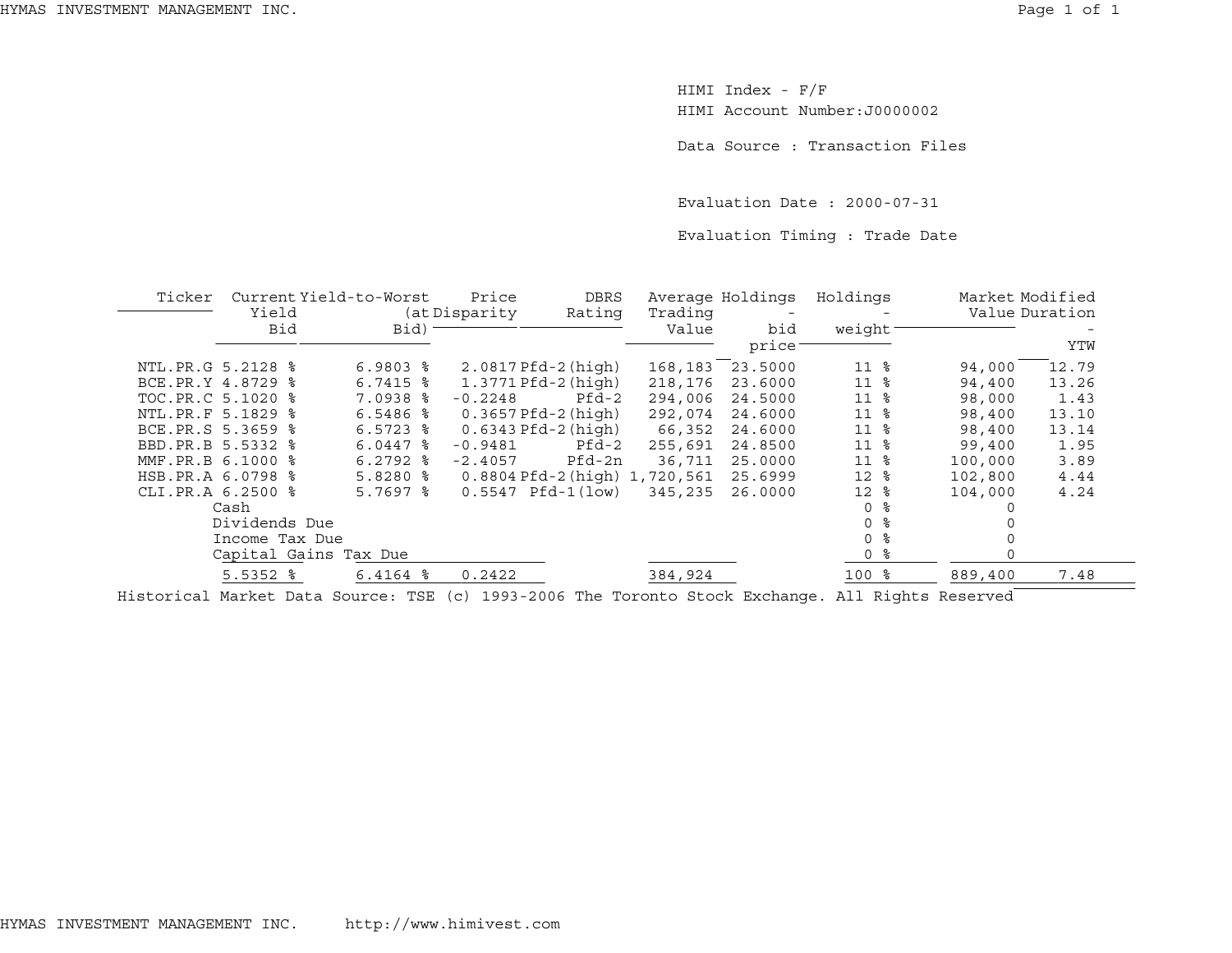HIMI Index - FloaterHIMI Account Number:J0000003

Data Source : Transaction Files

Evaluation Date : 2000-07-31

Evaluation Timing : Trade Date

| Ticker | Current Yield-to-Worst                                                                                 |                        | Price                                       |       |                | DBRS Average Holdings Holdings Market Modified |         |               |                |
|--------|--------------------------------------------------------------------------------------------------------|------------------------|---------------------------------------------|-------|----------------|------------------------------------------------|---------|---------------|----------------|
|        | Yield                                                                                                  |                        | (at Disparity                               |       | Rating Trading |                                                | $-$     |               | Value Duration |
|        | Bid                                                                                                    | $Bid$ ) –              |                                             |       | Value          | bid                                            | weight- |               |                |
|        |                                                                                                        |                        |                                             |       |                | price <sup>-</sup>                             |         |               | YTW            |
|        | TOC.PR.B 6.7829 %                                                                                      | $6.8768$ $\frac{6}{3}$ | $-0.5197$                                   | Pfd-2 | 54,113         | 19.3500                                        |         | 43 % 77,400   | 12.67          |
|        | AL.PR.E 7.3819 %                                                                                       |                        | 3.3388 % 1.0506 Pfd-2 (low) 112,238 25.4000 |       |                |                                                |         | 57 % 101,600  | 0.08           |
|        | Cash                                                                                                   |                        |                                             |       |                |                                                | 0 %     |               |                |
|        | Dividends Due                                                                                          |                        |                                             |       |                |                                                | 0 %     |               |                |
|        | Income Tax Due                                                                                         |                        |                                             |       |                |                                                | 0 %     |               |                |
|        | Capital Gains Tax Due                                                                                  |                        |                                             |       |                |                                                | 0 %     |               |                |
|        | $7.1229$ $\frac{6}{5}$                                                                                 | $4.8687$ $\frac{6}{3}$ | 0.3716                                      |       | 87,104         |                                                |         | 100 % 179,000 | 5.52           |
|        | Historiael Mordest Dete Gourese, MGB (e) 1000 0000 Mbs Morgante Gtoel, Brahomes, 311 Disbts Descripted |                        |                                             |       |                |                                                |         |               |                |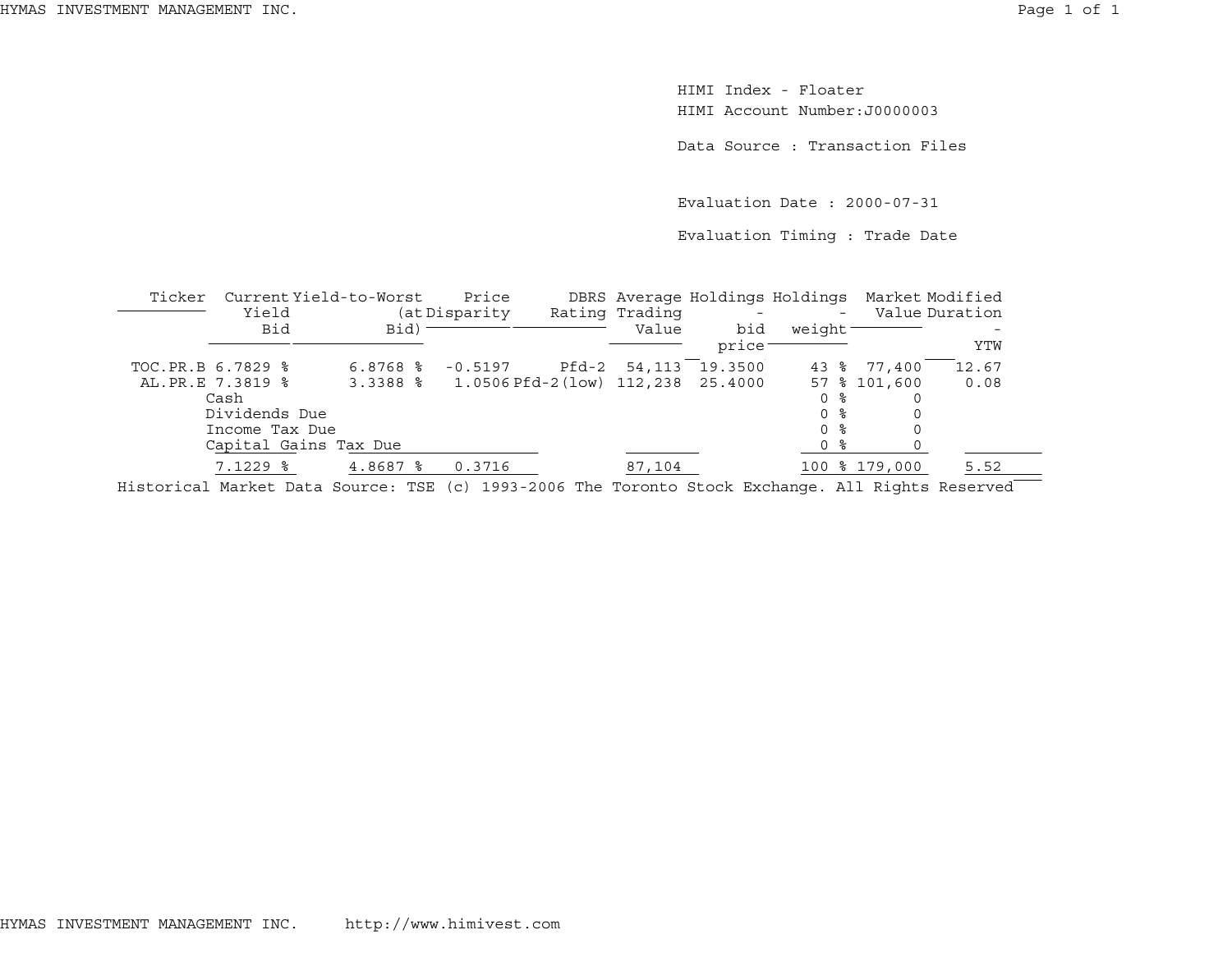HIMI Index - Perpetual (Premium) HIMI Account Number:J0000007

Data Source : Transaction Files

Evaluation Date : 2000-07-31

Evaluation Timing : Trade Date

| Ticker | Current Yield-to-Worst<br>Yield                                                                     |            | Price<br>(at Disparity Rating | DBRS | Trading                                    |              |         | Average Holdings Holdings Market Modified<br>Value Duration |      |
|--------|-----------------------------------------------------------------------------------------------------|------------|-------------------------------|------|--------------------------------------------|--------------|---------|-------------------------------------------------------------|------|
|        | Bid                                                                                                 | Bid)       |                               |      | Value                                      | bid<br>price | weight- |                                                             | YTW  |
|        | NA.PR.J 6.2868 %                                                                                    |            |                               |      | 6.1388 % -1.7416 Pfd-2n 10,123,991 25.4500 |              |         | 100 % 101,800                                               | 4.33 |
|        | Cash                                                                                                |            |                               |      |                                            |              | 0 %     |                                                             |      |
|        | Dividends Due                                                                                       |            |                               |      |                                            |              | 0 %     |                                                             |      |
|        | Income Tax Due                                                                                      |            |                               |      |                                            |              | 0 %     |                                                             |      |
|        | Capital Gains Tax Due                                                                               |            |                               |      |                                            |              | 0 %     |                                                             |      |
|        | $6.2868$ %                                                                                          | $6.1388$ % | $-1.7416$                     |      | 10,123,991                                 |              |         | 100 % 101,800                                               | 4.33 |
|        | Highers'sel Merchat Dete Geimes (MOD (s) 1000 000C The Herophe Great Busheres (311 Dischry Deserved |            |                               |      |                                            |              |         |                                                             |      |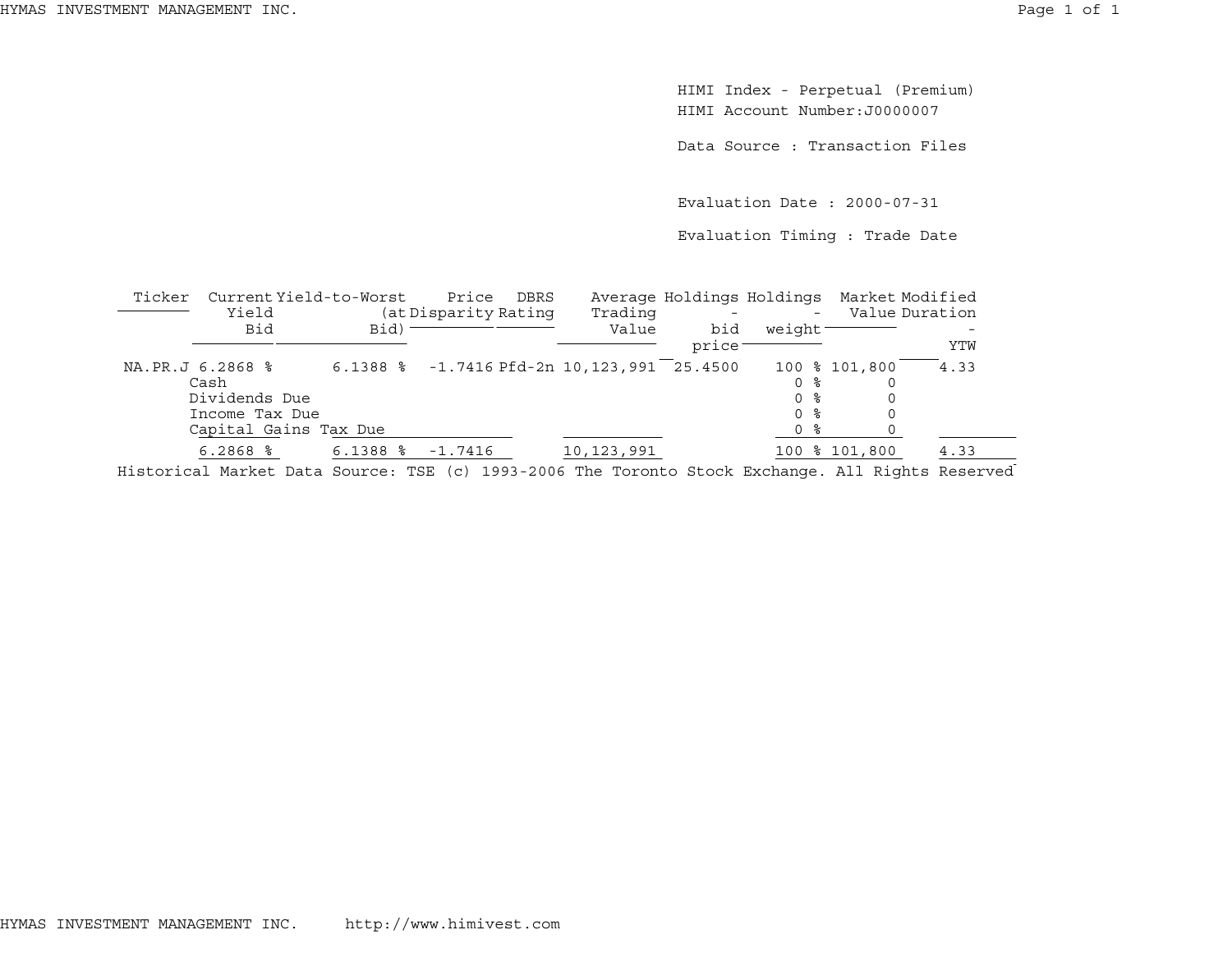HIMI Index - Interest Bearing HIMI Account Number:J0000006

Data Source : Transaction Files

Evaluation Date : 2000-07-31

Evaluation Timing : Trade Date

| Ticker              |                        | Current Yield-to-Worst | Price          |                                          |               | DBRS Average Holdings Holdings Market Modified |                |                  |       |
|---------------------|------------------------|------------------------|----------------|------------------------------------------|---------------|------------------------------------------------|----------------|------------------|-------|
|                     | Yield                  |                        | (at Disparity) | Rating Trading                           |               | $\sim$ $ -$                                    |                | - Value Duration |       |
|                     | Bid                    | Bid)                   |                |                                          | Value         | bid                                            | weight         |                  |       |
|                     |                        |                        |                |                                          |               | price <sup>-</sup>                             |                |                  | YTW   |
| TA.PR.A 7.9618 %    |                        | 8.0686 %               |                | 1.2446 Pfd-2 (high)                      | 90,902        | 23.5500                                        | 14 %           | 94,200           | 11.22 |
| TA.PR.B 8.5272 %    |                        | $8.6495$ %             |                | 2.9541 Pfd-2 (high) 364,930              |               | 23,9000                                        | 14 %           | 95,600           | 10.62 |
| ENB. PR. B 7.7551 % |                        | 7.8316 %               | $-1.9536$      |                                          | Pfd-2 138,045 | 24.5000                                        | 14 %           | 98,000           | 11.43 |
| MG.PR.A 8.7927 %    |                        | 8.9162 %               | 0.6952         |                                          | Pfd-2 187,486 | 24.6000                                        | 14 %           | 98,400           | 10.35 |
| ENB.PR.C 8.0000 %   |                        | $8.0760$ %             | $-1.5068$      |                                          | Pfd-2 141,653 | 25.0000                                        |                | 14 % 100,000     | 11.15 |
| AEC.PR.A 8.1888 %   |                        | 7.6907 %               | $-1.2547$      |                                          |               | Pfd-2 264,056 25.9500                          |                | 15 % 103,800     | 3.43  |
|                     | SU.PR.A 8.4598 %       | 7.1677 %               |                | $-1.0207$ Pfd $-2$ (low) 202,841 26.7500 |               |                                                |                | 15 % 107,000     | 3.13  |
|                     | Cash                   |                        |                |                                          |               |                                                | 0 %            |                  |       |
|                     | Dividends Due          |                        |                |                                          |               |                                                | 0 <sup>8</sup> |                  |       |
|                     | Income Tax Due         |                        |                |                                          |               |                                                | 0 <sup>8</sup> |                  |       |
|                     |                        | Capital Gains Tax Due  |                |                                          |               |                                                | 0 %            |                  |       |
|                     | $8.2433$ $\frac{8}{3}$ | $8.0411$ $\frac{8}{3}$ | $-0.1629$      |                                          | 199,004       |                                                |                | 100 % 697,000    | 8.63  |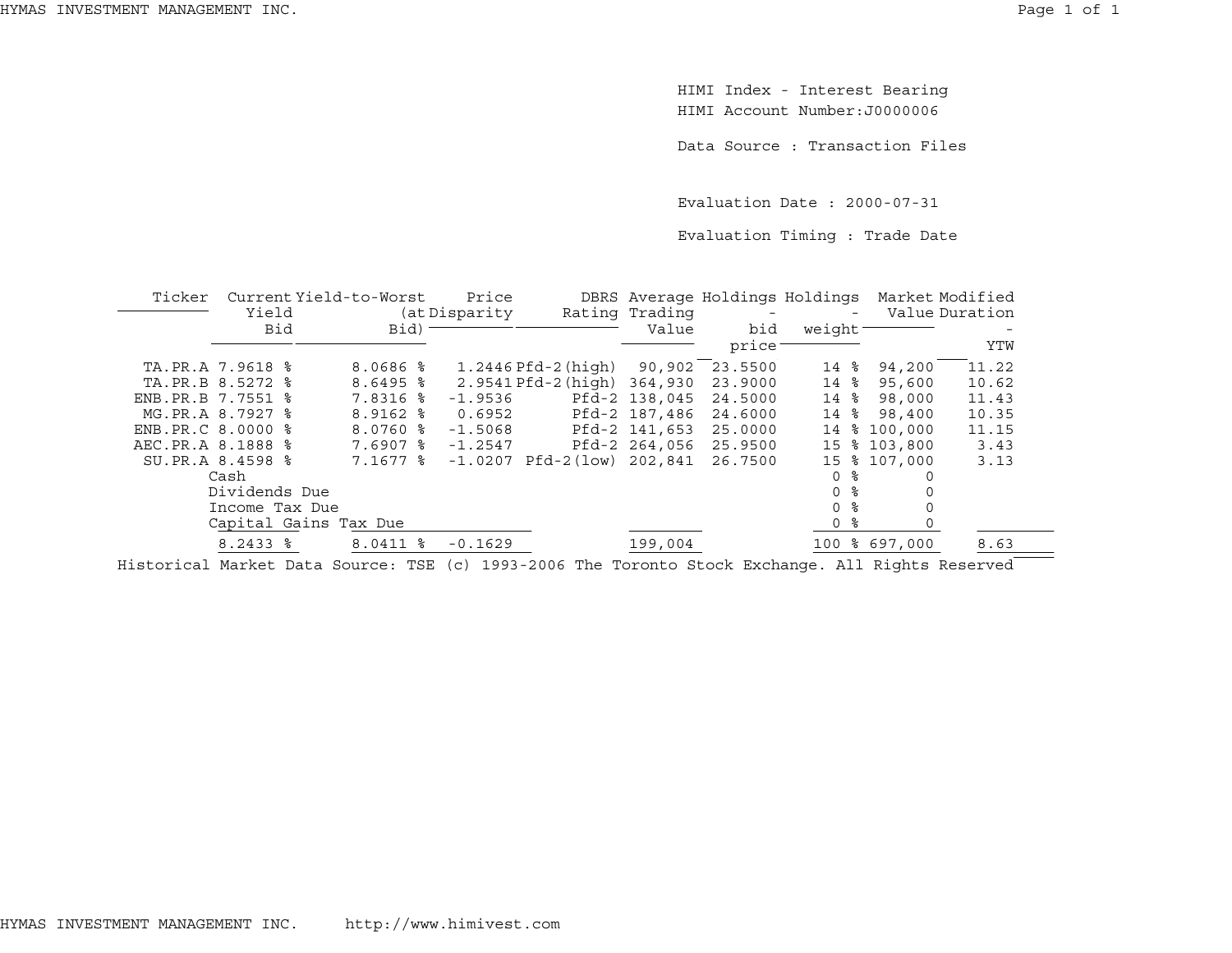HIMI Index - Split Share HIMI Account Number:J0000005

Data Source : Transaction Files

Evaluation Date : 2000-07-31

Evaluation Timing : Trade Date

| Ticker | Yield              | Current Yield-to-Worst |                              |                           | Price DBRS Average Holdings Holdings<br><b>Contract Contract</b> |                     |               | Market Modified<br>Value Duration |
|--------|--------------------|------------------------|------------------------------|---------------------------|------------------------------------------------------------------|---------------------|---------------|-----------------------------------|
|        |                    |                        | (at Disparity Rating Trading |                           |                                                                  |                     |               |                                   |
|        | Bid                | $Bid$ ) -              |                              | Value                     | bid                                                              | weight <sup>-</sup> |               |                                   |
|        |                    |                        |                              |                           | price:                                                           |                     |               | YTW                               |
|        | GT.PR.A 5.9567 %   | $6.8984$ $\frac{8}{3}$ | 0.4315 Pfd-2                 |                           | 71,795 13.8500                                                   | 24 %                | 92,338        | 6.26                              |
|        | MUH. PR.A 5.7292 % | $6.2154$ $\frac{6}{3}$ |                              | $-0.0060$ Pfd $-2$ 47,319 | 14,4000                                                          | $24$ %              | 96,005        | 6.07                              |
|        | CAC.PR.A 5.5556 %  | $6.0176$ %             |                              | 0.3895 Pfd-1 105,565      | 24.3000                                                          | $25$ $\frac{6}{5}$  | 97,200        | 5.69                              |
|        | DCF.PR.A 6.5421 %  | $-6.8419$ %            |                              |                           | $-1.1517$ Pfd-2 427,382 26.7500                                  |                     | 27 % 107,000  | 0.17                              |
|        | Cash               |                        |                              |                           |                                                                  | 0 %                 |               |                                   |
|        | Dividends Due      |                        |                              |                           |                                                                  | 0 ፦                 |               |                                   |
|        | Income Tax Due     |                        |                              |                           |                                                                  | 0 %                 |               |                                   |
|        |                    | Capital Gains Tax Due  |                              |                           |                                                                  | 0 %                 |               |                                   |
|        | $5.9613$ $%$       | $2.7679$ $\frac{6}{5}$ | $-0.1174$                    | 171,097                   |                                                                  |                     | 100 % 392,543 | 4.41                              |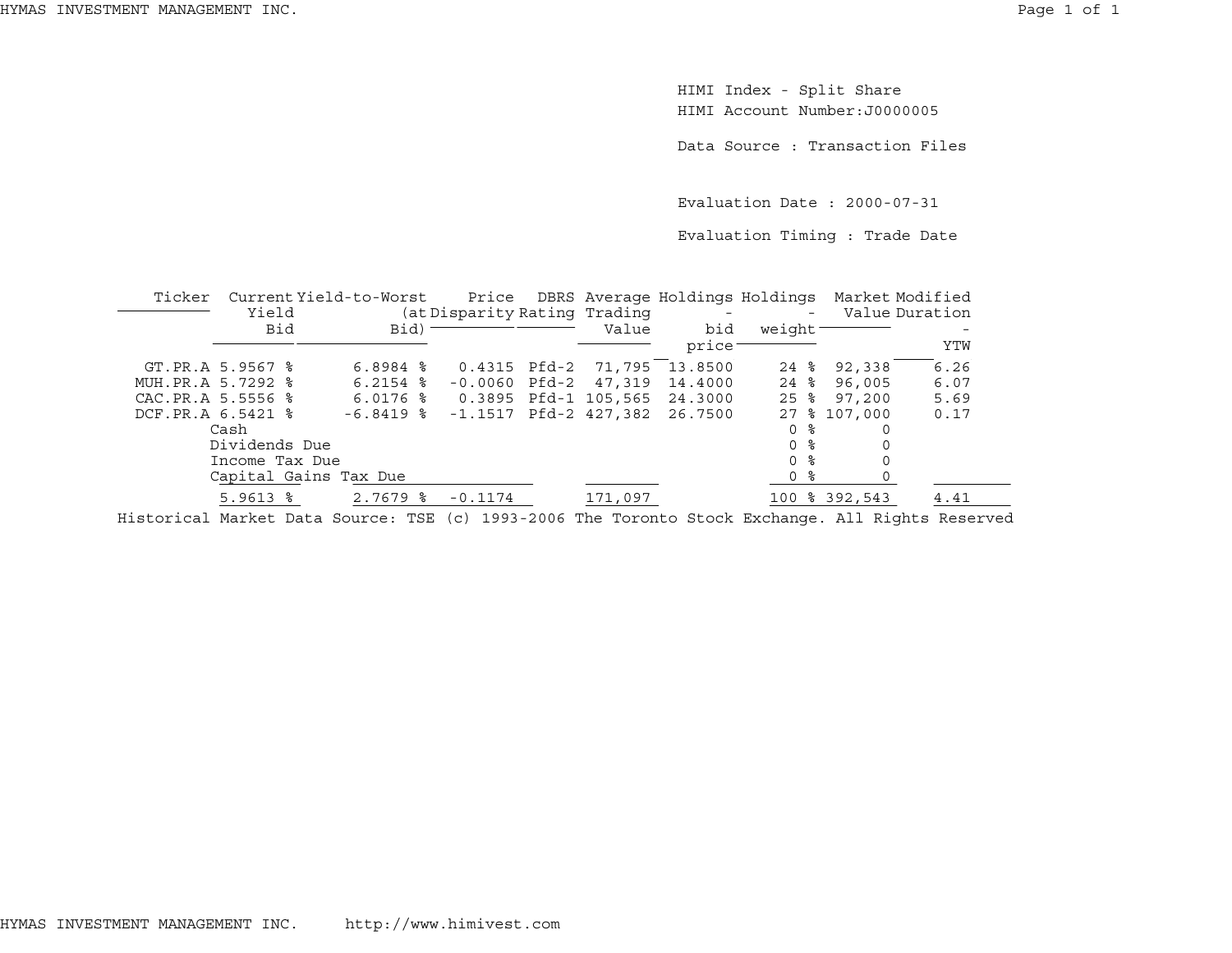HIMI Index - Op Ret HIMI Account Number:J0000004

Data Source : Transaction Files

Evaluation Date : 2000-07-31

Evaluation Timing : Trade Date

| Ticker              | Yield            | Current Yield-to-Worst | Price         |                                   | Rating Trading | DBRS Average Holdings Holdings |               |            | Market Modified<br>Value Duration |
|---------------------|------------------|------------------------|---------------|-----------------------------------|----------------|--------------------------------|---------------|------------|-----------------------------------|
|                     |                  |                        | (at Disparity |                                   |                |                                |               |            |                                   |
|                     | Bid              | $Bid$ ) -              |               |                                   | Value          | bid                            | weight-       |            |                                   |
|                     |                  |                        |               |                                   |                | price <sup>-</sup>             |               |            | YTW                               |
| GWO.PR.E 5.0000 %   |                  | $5.3990$ $8$           |               | $0.2606$ Pfd-1 $(low)n$           | 88,093         | 23.5000                        | နွ<br>3       | 94,000     | 9.84                              |
|                     | CM.PR.R 5.1908 % | $5.5322$ $%$           | 0.6333        | Pfd-1(low)n 127,833               |                | 23.8500                        | 3<br>ಿ        | 95,400     | 9.30                              |
|                     | RY.PR.K 4.8354 % | 5.1116<br>ႜ            | $-0.1604$     | $Pfd-1(low)$                      | 349,372        | 24.3000                        | 3<br>နွ       | 97,200     | 6.67                              |
| PWF.PR.D 5.3170 %   |                  | 5.4830 %               |               | $0.1039$ Pfd-1(low)n              | 56,867         | 24.4500                        | $\,$ %<br>3   | 97,800     | 8.97                              |
| BMO.PR.G 4.9080 %   |                  | $5.3161$ %             |               | 0.1739 Pfd-1(low)n 333,617        |                | 24.4500                        | 3<br>$\,$ %   | 97,800     | 6.39                              |
|                     | W.PR.F 5.0000 %  | 6.7393<br>နွ           | 0.0000        | $Pfd-2(1ow)$                      | 32,886         | 24.5000                        | ಕಿ<br>3       | 98,000     | 1.35                              |
| IPS.PR.A 5.6008     | ႜ                | 5.9878<br>ႜ            | 0.0000        | $Pfd-2 (low)$                     | 88,187         | 24.5500                        | 3<br>$\%$     | 98,200     | 3.60                              |
|                     | W.PR.K 5.0813 %  | 5.4971<br>ႜ            | $-0.3172$     | $Pfd-2 (low)$                     | 26,767         | 24.6000                        | $\,$ %<br>3   | 98,400     | 3.96                              |
| BMO.PR.I 4.8174 %   |                  | 5.1174 %               | $-0.1321$     | Pfd-1(low)n 316,933               |                | 24.6500                        | 3<br>နွ       | 98,600     | 6.75                              |
|                     | TD.PR.J 5.1619 % | $5.2937$ $8$           | 0.0000        | Pfd-1(low)n 868,653               |                | 24.7000                        | 3<br>ಿ        | 98,800     | 7.48                              |
| GWO.PR.D 5.0505 %   |                  | 5.2802<br>ႜ            |               | $0.1152$ Pfd-1 $(low)$ n          | 62,489         | 24.7500                        | 3<br>ႜ        | 99,000     | 4.00                              |
|                     | CM.PR.N 5.4303 % | $5.4308$ %             |               | $0.0000$ Pfd-1 $(low)$ n          | 85,107         | 25.1000                        | 3             | \$100,400  | 5.95                              |
| BMO.PR.F 5.4431 %   |                  | 5.4113 %               |               | 0.0000 Pfd-1(low)n 350,846        |                | 25.5000                        | 3             | \$102,000  | 5.59                              |
| BCE.PR.P 6.2136     | ႜ                | 4.9609 %               |               | $0.0000$ Pfd-2 $(hiqh)$           | 106,392        | 25.7500                        | 3             | \$103,000  | 1.82                              |
| CFS.PR.B 7.1379     | ႜ                | $6.2965$ %             |               | $0.5968Pfd-2(hiqh)n$              | 34,306         | 25.7500                        | 3             | \$103,000  | 2.68                              |
|                     | CM.PR.M 5.4767 % | $5.1490$ %             |               | $-0.0557$ Pfd $-1$ (low)n 147,481 |                | 25.8000                        | 3             | \$103,200  | 5.77                              |
| CM.PR.L 5.7452      | ႜ                | $5.2958$ $%$           |               | $0.0000$ Pfd-1 $(low)$ n          | 60,475         | 25.9000                        | 3             | \$103,600  | 5.04                              |
|                     | CM.PR.K 6.7437 % | ႜ<br>5.5728            |               | $0.0726$ Pfd-1 $(low)n$           | 41,332         | 25.9500                        | 3             | \$103,800  | 1.27                              |
| NA.PR.H 7.6923      | ႜ                | $5.4640$ %             | 0.0000        | Pfd-2n                            | 30,033         | 26.0000                        | 3             | \$104,000  | 1.67                              |
| BMO.PR.E 8.6372     | ႜ                | 4.4243<br>ႜ            |               | $0.0000$ Pfd-1 $(low)$ n          | 78,869         | 26.0500                        | 3             | \$104,200  | 0.55                              |
|                     | NA.PR.I 6.2261 % | 4.9429<br>್ಠಿ          | $-1.0243$     | Pfd-2n                            | 38,542         | 26.1000                        | 3             | \$104,400  | 1.76                              |
| BNS.PR.I 5.7361 %   |                  | 5.1482<br>ႜ            |               | $-0.0082$ Pfd $-1$ (low)n 116,995 |                | 26.1500                        | 3             | \$104,600  | 5.03                              |
| BNS.PR.E 6.8375     | ႜ                | $5.0390$ %             | 0.2470        | Pfd-1(low)n                       | 69,202         | 26.1500                        | 3             | \$104,600  | 2.07                              |
| LON. PR. E 6.8571 % |                  | 5.2841 %               | 0.1237        | $Pfd-1$ (low) $n$                 | 43,579         | 26.2500                        | 3             | \$105,000  | 2.20                              |
|                     | RY.PR.H 8.5551 % | 3.4769 %               |               | $-0.0674$ Pfd-1(low)n 272,061     |                | 26.3000                        | 3             | \$105,200  | 1.02                              |
|                     | RY.PR.J 6.7235 % | 4.8804 %               | 0.1942        | Pfd-1(low)n 205,284               |                | 26.4000                        | 3             | \$105,600  | 2.63                              |
|                     | CM.PR.T 5.6497 % | $5.2428$ %             | $-0.1887$     | Pfd-1(low)n 215,335               |                | 26.5500                        | 3             | \$106, 200 | 7.57                              |
| GWO.PR.B 6.9775     | ႜ                | 4.7642 %               |               | $0.1469$ Pfd-1 $(low)n$           | 36,208         | 26.7000                        | 3             | \$106,800  | 2.20                              |
| BNS.PR.F 6.6231 %   |                  | $5.3294$ %             |               | $0.0000$ Pfd-1 $(low)$ n          | 63,040         | 26.8000                        | 3             | \$107,200  | 1.93                              |
| BNS.PR.H 6.2868     | ႜ                | $5.1804$ %             | $-0.0839$     | Pfd-1(low)n 113,121               |                | 26.8500                        | 3             | \$107,400  | 4.43                              |
|                     | TD.PR.H 6.5257 % | 4.2164 %               |               | $-0.6056$ Pfd $-1$ (low)n         | 41,582         | 27.2000                        | 3             | \$108,800  | 1.72                              |
| BNS.PR.G 6.4103 %   |                  | 4.7134 %               |               | $-0.4518$ Pfd $-1$ (low)n 100,920 |                | 27.3000                        | 3             | \$109,200  | 2.36                              |
|                     | Cash             |                        |               |                                   |                |                                | ⊱<br>$\Omega$ | 0          |                                   |
|                     |                  |                        |               |                                   |                |                                |               |            |                                   |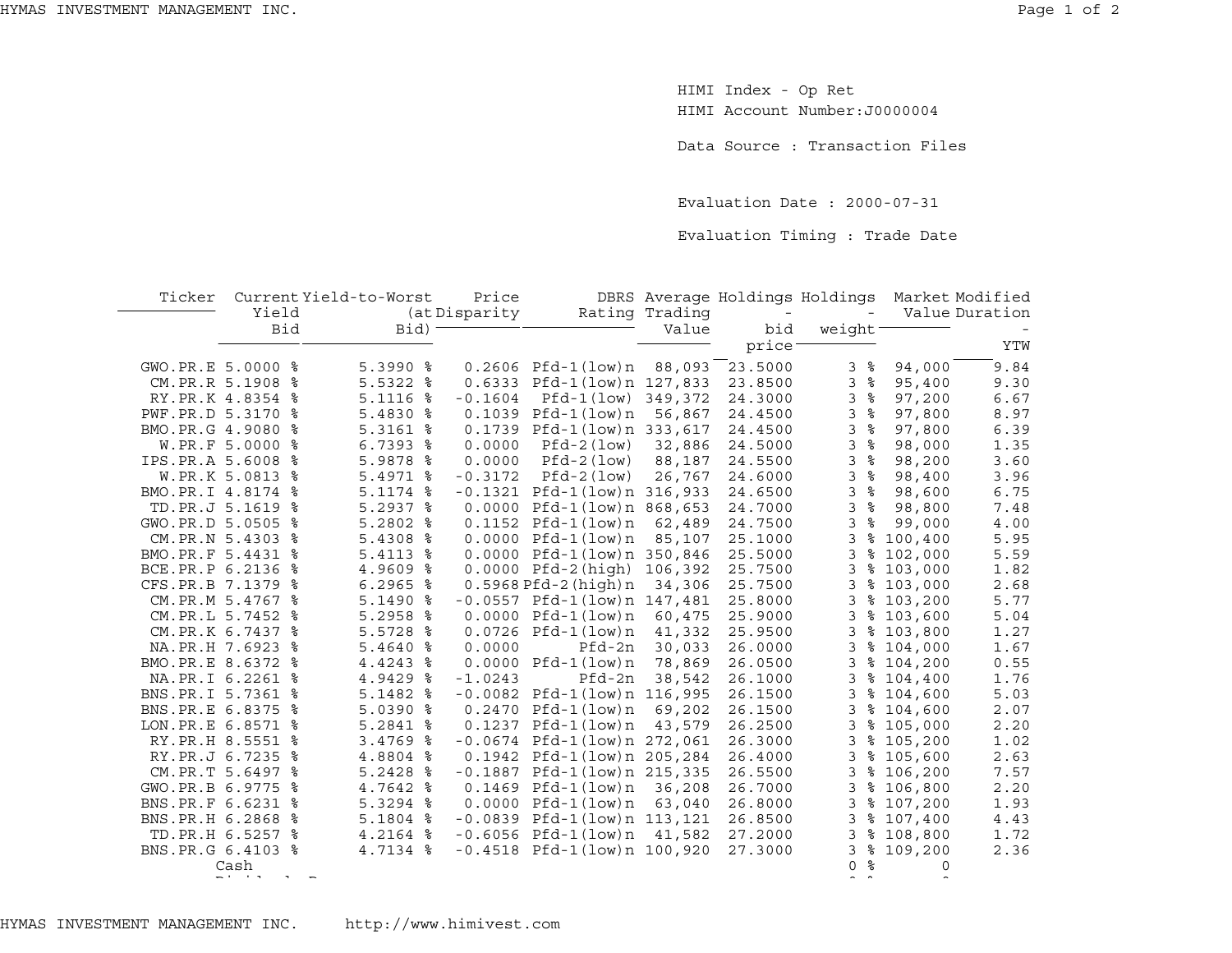| Ticker  | Current Yield-to-Worst<br>Yield                                                                    |                       | Price<br>(at Disparity)           |           | Rating Trading |                                                      | DBRS Average Holdings Holdings Market Modified<br>$\overline{\phantom{a}}$ |               | Value Duration |      |
|---------|----------------------------------------------------------------------------------------------------|-----------------------|-----------------------------------|-----------|----------------|------------------------------------------------------|----------------------------------------------------------------------------|---------------|----------------|------|
|         | Bid                                                                                                | Bid)                  |                                   |           | Value          | bid<br>price:                                        | weight <sup>-</sup>                                                        |               | YTW            |      |
|         | Dividends Due                                                                                      |                       |                                   |           |                |                                                      |                                                                            | () そ          |                |      |
|         | Income Tax Due                                                                                     | Capital Gains Tax Due |                                   |           |                |                                                      |                                                                            | 0 ፦<br>0 %    |                |      |
| $- - -$ | $6.0853$ $\frac{6}{3}$<br>$\mathbf{r}$ , $\mathbf{r}$ , $\mathbf{r}$ , $\mathbf{r}$ , $\mathbf{r}$ | $\sim$                | $5.2075$ $\frac{6}{5}$<br>$- - -$ | $-0.0175$ |                | 142,243<br>$\sim$ $\sim$ $\sim$ $\sim$ $\sim$ $\sim$ | $\overline{\phantom{0}}$                                                   | 100 3,275,400 |                | 4.11 |